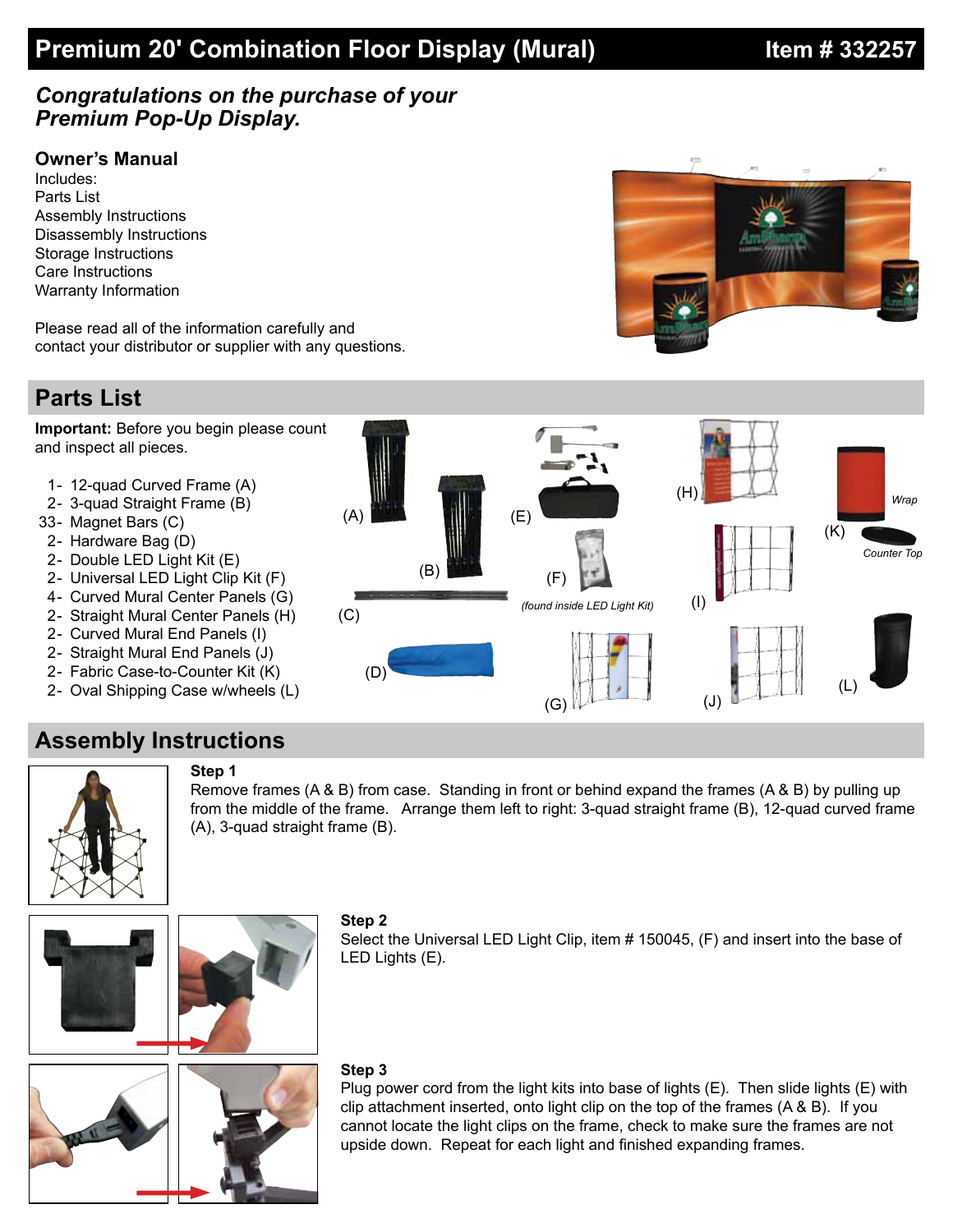# **Assembly Instructions (cont.)**



**Step 4**

Secure the stability of the unit by engaging the MAGNAFORCE™ locking bars into place.



#### **Step 5**

Beginning at the bottom and working up, attach the magnet bars (B) by aligning the cut-outs on the bars with the center of the hub on the frame (A). They will snap into place. Apply to the front, and the two back corners of the outer 3-quad frames (B).





#### **Step 6**

Remove panels from protective sleeve. NOTE: Place sleeves in shipping case. They will be used for storage. Hang the panels from the hanging pins at top, then attach them to the magnet bars (C) by aligning the magnetic strips.

*See images below for panel placement.*







#### **Panel Placement**

Start with the curved center panels (G), hang them on the curved frame (A), (Fig. 6.1) Hang the straight center panels (H) on each straight frame (B), (Fig. 6.2). Use the straight end panels (J) to connect the curved frame (A) to each of the



### **Step 7**

Hang the curved end panels (I) last. Curl them around the corners and attach them to the magnet bars (C) in front and in back.





#### **Step 8**

Plug lights (E) into power source and turn the switch on.



#### **Step 9 (Case-to-Counter Kit)**

Place the wrap part of the case-to-coutner kit  $(K)$  around the oval shipping case  $(L)$ and secure with Velcro®. Place the oval counter top part of the case-to-counter kit (K) in the groove on top of the shipping case (L). Repeat for second case-to-counter kit.